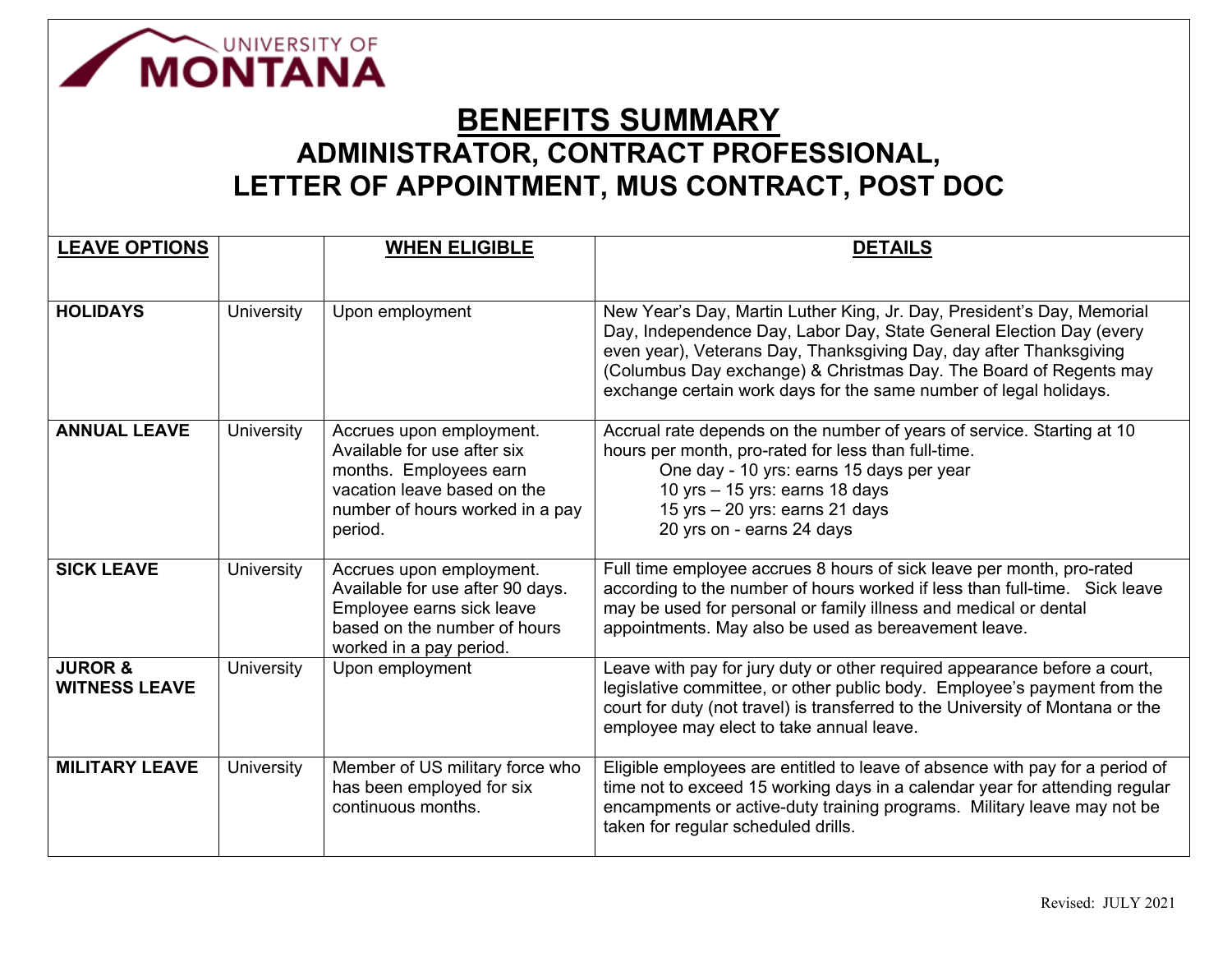| <b>INSURANCE BENEFITS</b>                                                                                                                                                                                                                                       |                                                                                                                                                                                     | <b>WHEN ELIGIBLE</b>                                                                                                                                                                                                                                                                                             | <b>DETAILS</b>                                                                                                                                                                                                                                                                                                                                                                                                                                                                                                                                                                                                                                                                                                                                                                                                                                                                                                                                                                                                   |  |  |
|-----------------------------------------------------------------------------------------------------------------------------------------------------------------------------------------------------------------------------------------------------------------|-------------------------------------------------------------------------------------------------------------------------------------------------------------------------------------|------------------------------------------------------------------------------------------------------------------------------------------------------------------------------------------------------------------------------------------------------------------------------------------------------------------|------------------------------------------------------------------------------------------------------------------------------------------------------------------------------------------------------------------------------------------------------------------------------------------------------------------------------------------------------------------------------------------------------------------------------------------------------------------------------------------------------------------------------------------------------------------------------------------------------------------------------------------------------------------------------------------------------------------------------------------------------------------------------------------------------------------------------------------------------------------------------------------------------------------------------------------------------------------------------------------------------------------|--|--|
| <b>HEALTH</b><br><b>INSURANCE</b><br>Self funded plan<br>(Required for employee)<br><b>MAJOR MEDICAL</b><br><b>PLAN AND</b><br><b>MANAGED CARE</b><br><b>OPTIONS</b><br>(Required for employee)<br><b>DENTAL</b><br><b>INSURANCE</b><br>(Required for employee) | Cost is<br>shared.<br>Employee's<br>share is<br>pre-tax and<br>based on<br>coverage<br>elected.<br>University<br>contribution<br>is<br>legislated<br>by the<br>State of<br>Montana. | .5 FTE (half-time) or greater for 6<br>months or longer. If eligible,<br>benefits coverage begins on 1st<br>day of employment; or, as<br>otherwise mandated by the<br>Affordable Care Act (ACA).<br>Election of coverage must be<br>made within 30 days of<br>employment or during annual<br>benefit enrollment. | Self-funded Blue Cross Blue Shield medical coverage for employee, spouse<br>and children. \$750 deductible per person. \$1,500 deductible per family.<br>Coinsurance is 75%/25% but 65%/35% out of network. Stop loss ranging<br>from \$4,000 to \$8,000 for in-network and separate \$6,000 to \$12,000 out-of-<br>network depending on plan, services and providers.<br>In-pharmacy Navitus program for 30-day supply: No deductible—varying flat<br>dollar co-pays per drug tier. Mail order Rx program available for 90-day<br>supply: flat dollar co-pay amount varies per drug tier. Out of pocket<br>maximums \$2,150 individual, \$4,300 family per year not including Tier D or<br>F costs.<br>Choice of self-funded dental plans: Select Plan pays scheduled amount for<br>wide range of dental procedures with \$2,000 annual maximum. Basic Plan<br>limited to scheduled amount for 2x per year preventive maintenance with<br>\$750 annual maximum. Administered by Delta Dental Insurance Company. |  |  |
| <b>BASIC LIFE</b><br><b>INSURANCE</b><br><b>&amp; AD&amp;D</b><br>(Required for employee)                                                                                                                                                                       |                                                                                                                                                                                     |                                                                                                                                                                                                                                                                                                                  | Choice of Basic Life plans: \$15,000, \$30,000 or \$48,000. Includes<br>Accidental Death and Dismemberment. Provided by The Standard<br>Insurance Company.                                                                                                                                                                                                                                                                                                                                                                                                                                                                                                                                                                                                                                                                                                                                                                                                                                                       |  |  |
| <b>LONG TERM</b><br><b>DISABILITY</b><br>(Required for employee)                                                                                                                                                                                                |                                                                                                                                                                                     |                                                                                                                                                                                                                                                                                                                  | Choice of LTD plans: 60% of pay/6 month wait; 66 2/3% of pay/6 month<br>wait; or 66 2/3% of pay/4 month wait. Provided by The Standard Insurance<br>Company.                                                                                                                                                                                                                                                                                                                                                                                                                                                                                                                                                                                                                                                                                                                                                                                                                                                     |  |  |
| <b>RETIREMENT</b><br><b>PLAN</b>                                                                                                                                                                                                                                | Employee<br>contributes<br>7.044% of<br>gross pay.<br>Employer<br>contributes<br>5.956 % of<br>gross pay.                                                                           | <b>Mandatory</b> participation when<br>hired at half time (.5 FTE) or<br>greater for more than six months.                                                                                                                                                                                                       | TIAA Defined Contribution plan with immediate vesting. Participant<br>allocates employee and employer contributions into their choice of TIAA<br>fixed and variable annuity accounts, including guaranteed, fixed income,<br>real estate and equities funds. Federal income taxes on contributions are<br>deferred until retirement of withdrawal.                                                                                                                                                                                                                                                                                                                                                                                                                                                                                                                                                                                                                                                               |  |  |
| REQUIRED TAXES/DEDUCTIONS - FEDERAL TAX (0FW) AND STATE TAX (0SW)                                                                                                                                                                                               |                                                                                                                                                                                     |                                                                                                                                                                                                                                                                                                                  |                                                                                                                                                                                                                                                                                                                                                                                                                                                                                                                                                                                                                                                                                                                                                                                                                                                                                                                                                                                                                  |  |  |
| Federal Tax (OFW)                                                                                                                                                                                                                                               | <b>Tax Table</b>                                                                                                                                                                    | Upon employment                                                                                                                                                                                                                                                                                                  | Amount deducted depends on income and deductions reported on W-4.                                                                                                                                                                                                                                                                                                                                                                                                                                                                                                                                                                                                                                                                                                                                                                                                                                                                                                                                                |  |  |
| State Tax (OSW)                                                                                                                                                                                                                                                 | <b>Tax Table</b>                                                                                                                                                                    | Upon employment                                                                                                                                                                                                                                                                                                  | Amount deducted depends on income and deductions reported on W-4.                                                                                                                                                                                                                                                                                                                                                                                                                                                                                                                                                                                                                                                                                                                                                                                                                                                                                                                                                |  |  |
| Social Security -<br><b>OASDI</b><br>Medicare                                                                                                                                                                                                                   | <b>Tax Table</b>                                                                                                                                                                    | Upon employment                                                                                                                                                                                                                                                                                                  | Pays benefits upon retirement, disability, or death if eligibility requirements<br>are met. Includes medical coverage under Medicare age 65 or after<br>receiving disability benefits for two years.                                                                                                                                                                                                                                                                                                                                                                                                                                                                                                                                                                                                                                                                                                                                                                                                             |  |  |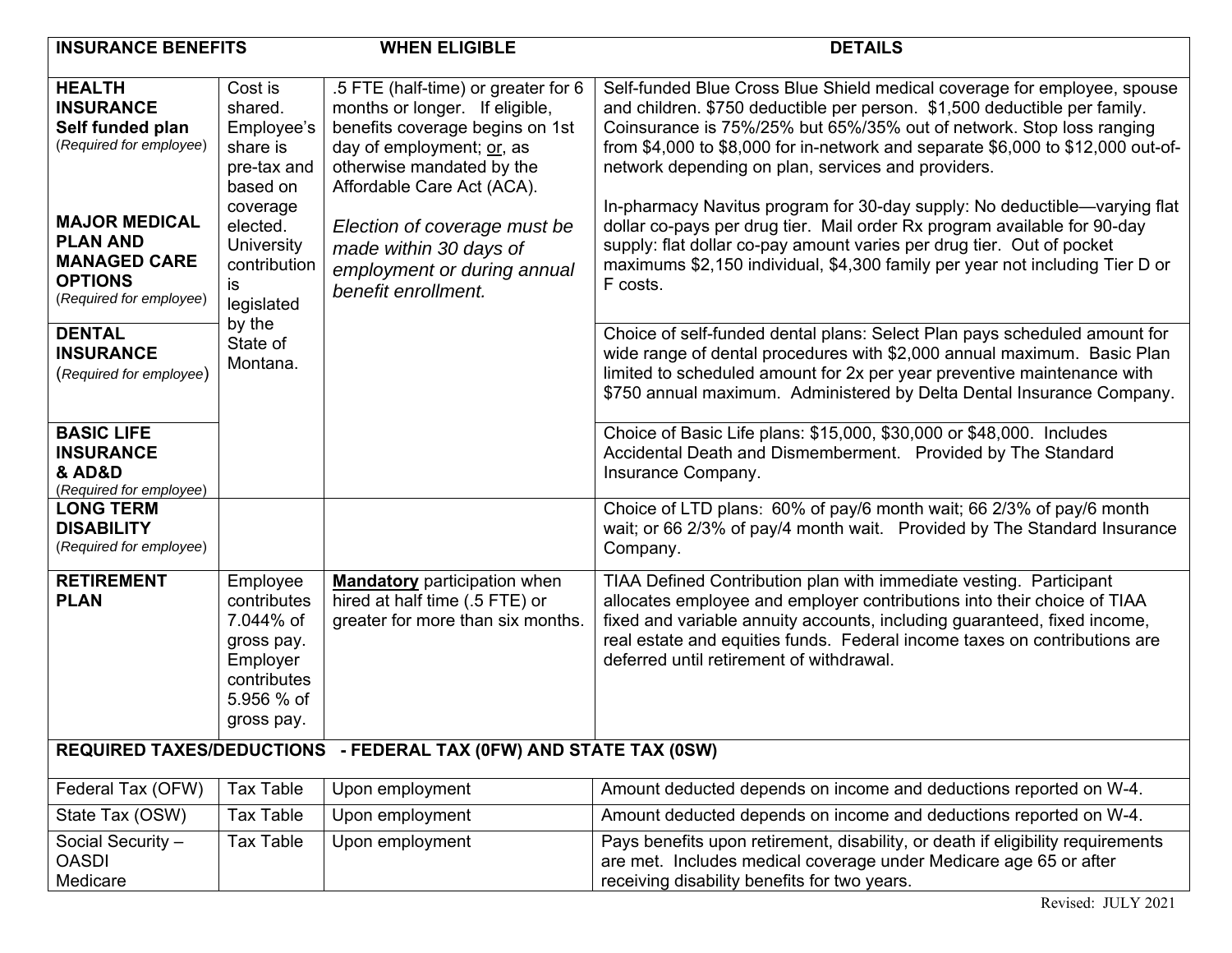| <b>OPTIONAL INSURANCE COVERAGE &amp; ADDITIONAL BENEFITS</b>                                     |            |                                                                                                            |                                                                                                                                                                                                                                                                                                                                                                                                                                                                                                                                                                  |  |  |
|--------------------------------------------------------------------------------------------------|------------|------------------------------------------------------------------------------------------------------------|------------------------------------------------------------------------------------------------------------------------------------------------------------------------------------------------------------------------------------------------------------------------------------------------------------------------------------------------------------------------------------------------------------------------------------------------------------------------------------------------------------------------------------------------------------------|--|--|
| <b>OPTIONAL VISION</b><br>(HARDWARE)                                                             | Employee   | Within 30 days of employment, if<br>eligible for insurance and at<br>annual benefit change.                | Choice of coverage for employee and family for glasses (lenses & frames)<br>and contacts. Eye exam covered under medical plan. Reimbursement plan<br>through Blue Cross/Blue Shield of Montana. No network.                                                                                                                                                                                                                                                                                                                                                      |  |  |
| <b>SUPPLEMENTAL</b><br><b>LIFE INSURANCE</b>                                                     | Employee   | Within 30 days of employment, if<br>eligible for insurance and at<br>annual benefit change.                | Choice of coverage: \$25,000 to \$300,000 for employee with or without<br>AD&D. Cost based on age. Larger amounts can be applied for by individual<br>proof of good health. Spouse limited to 50% of employee amount with<br>maximum of \$50,000. Provided by The Standard Insurance Company.                                                                                                                                                                                                                                                                    |  |  |
| <b>OPTIONAL</b><br><b>DEPENDENT LIFE</b><br><b>INSURANCE</b>                                     | Employee   | Within 30 days of employment, if<br>eligible for insurance and at<br>annual benefit change.                | Choice of coverage: \$25,000 - \$50,000 for spouse. Larger amounts can be<br>applied for by individual proof of good health. \$5,000 to \$30,000 for each<br>child. Provided by The Standard Life Insurance Company.                                                                                                                                                                                                                                                                                                                                             |  |  |
| <b>OPTIONAL</b><br><b>REIMBURSEMENT</b><br><b>ACCOUNTS-</b><br><b>MEDICAL/DAY</b><br><b>CARE</b> | Employee   | Within 30 days of employment, if<br>eligible for insurance, and at<br>annual benefit change.               | Can contribute from \$120 to \$2,750 per year for reimbursement of non-<br>reimbursed medical, dental and other IRS approved expenses. Day Care<br>contributions allowed up to \$5,000 per year. Flex deductions are not subject<br>to federal or state income taxes or Social Security tax. Administered by<br>WageWorks, Inc.                                                                                                                                                                                                                                  |  |  |
| <b>VOLUNTARY TAX</b><br><b>SHELTERED</b><br><b>ANNUITY</b>                                       | Employee   | Upon employment                                                                                            | Employee may participate in a voluntary tax deferred or tax sheltered<br>annuity retirement plan up to the maximum limit allowed by the Internal<br>Revenue Code. Funds are withheld from the paycheck before federal and<br>state taxes are computed thus deferring taxation until retirement or receipt of<br>the funds. Invest with TIAA.                                                                                                                                                                                                                     |  |  |
| <b>DEFERRED</b><br><b>COMPENSATION</b>                                                           | Employee   | Upon employment                                                                                            | Employee may tax defer voluntary retirement contributions up to maximum<br>allowed by IRS code. 457(b). EMPOWER Retirement administers the plan.                                                                                                                                                                                                                                                                                                                                                                                                                 |  |  |
| <b>ADDITIONAL</b><br><b>BENEFITS</b>                                                             |            | <b>WHEN ELIGIBLE</b>                                                                                       | <b>DETAILS</b>                                                                                                                                                                                                                                                                                                                                                                                                                                                                                                                                                   |  |  |
| <b>FACULTY/STAFF</b><br><b>TUITION</b><br><b>WAIVER</b>                                          | University | Employee must be permanent,<br>past the probationary period, and<br>working at least 3/4 time (.75<br>FTE) | Eligible employees are entitled to a waiver of in-state tuition for<br>regular courses of study at UM, subject to supervisor and<br>administrative approval. Under federal law, tuition reductions granted<br>to employees in both undergraduate and graduate status may be<br>considered as income & subject to withholding taxes. Employees who<br>terminate during the academic semester in which they receive a<br>tuition waiver will be required to reimburse the University of Montana<br>for the value of the waiver. Faculty Staff Tuition Waiver Info. |  |  |